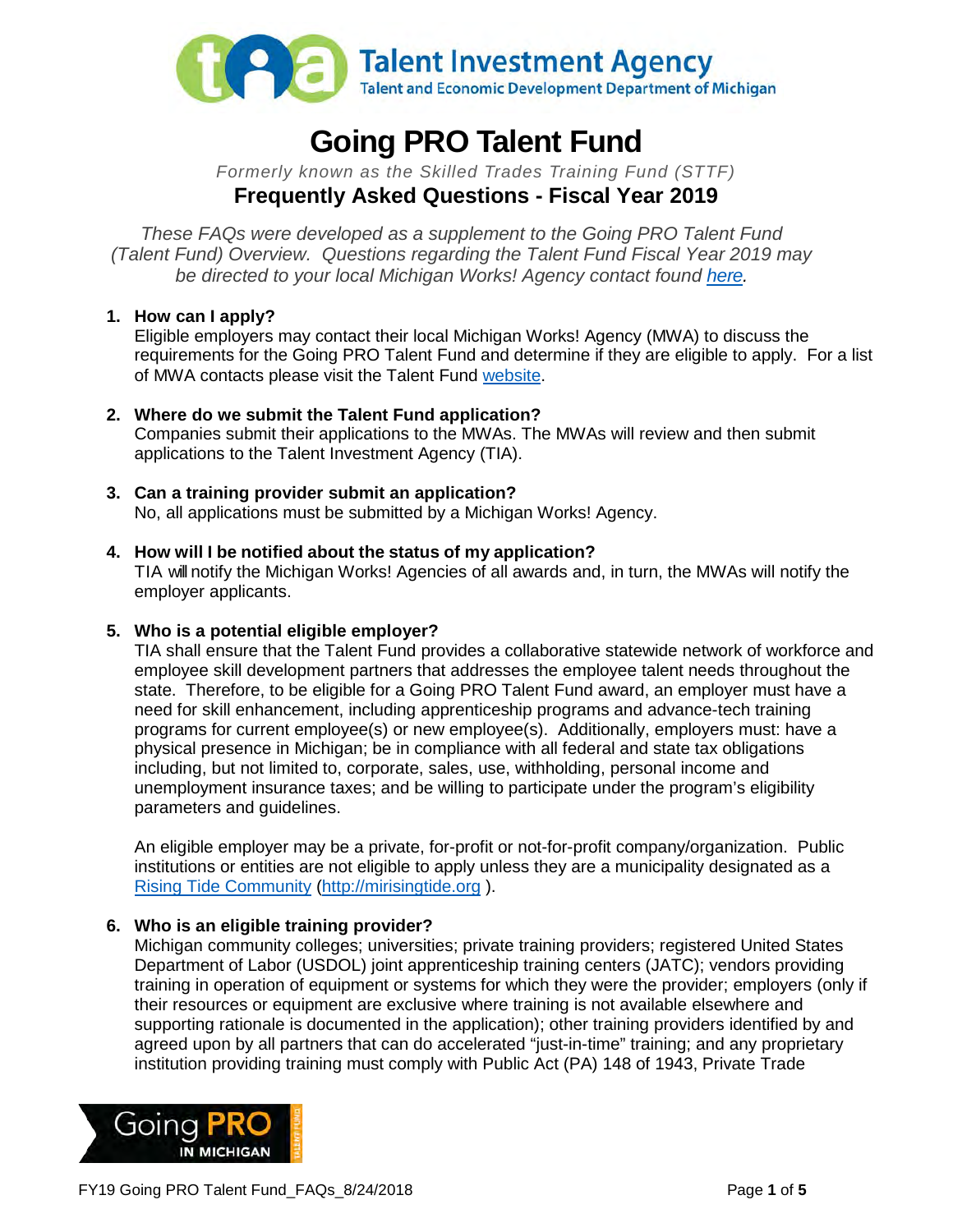

Schools, Business Schools and Institutes. Proprietary schools must be licensed in Michigan. See [question #7](#page-1-0) for additional details.

## **7. Must training be provided by a licensed training provider?**

<span id="page-1-0"></span>Any proprietary institution providing training must comply with Public Act (PA) 148 of 1943, Private Trade Schools, Business Schools and Institutes, which includes:

MCL 395.101 Sec. 1. (1) A person shall not operate a proprietary school in this state without a temporary permit or license from the department under this act. The department shall prescribe the form of license and temporary permit.

MCL 395.101a (b) "Person" means an individual, partnership, corporation, limited liability company, association, organization, or other legal entity. (c) "Proprietary school" means a school that uses a certain plan or method to teach a trade, occupation, or vocation for a consideration, reward, or promise of any kind. Proprietary school includes, but is not limited to, a private business, trade, or home study school. Proprietary school does not include any of the following:

- A school or college possessing authority to grant degrees.
- A school licensed by law through another board or department of this state.
- A school maintained or a program conducted, without profit, by a person for that person's employees.

If it is determined locally that an institution identified to provide training under the Talent Fund requires licensing, the forms necessary to begin the licensing process can be obtained at the following website: [michigan.gov/lara.](http://www.michigan.gov/lara/0,4601,7-154-35299_61343_35414_60647_2739---,00.html)

#### **8. Who is an eligible trainee?**

Trainees may be any Michigan resident 18 years of age or older. Trainees who live out-of-state and work for a Michigan company that pays all applicable taxes to the State of Michigan are also eligible. Trainees, both current and new employee(s), must be permanent, full-time employees of the employer. Seasonal and/or part-time employees, current or future, are ineligible.

#### **9. Is there a preference for hiring veterans, active military reservists, older workers, and returning citizens?**

Yes. An extra \$500 may be reimbursed to an employer for each new employee who qualifies under one of these categories and who has been trained and retained by the employer. The \$500 incentive must be used to help offset training costs. The maximum amount per new employee that an employer may receive is \$500, even if the employee meets the criteria in more than one category.

#### **10. What types of training are eligible?**

Classroom training that leads to a credential that is transferable and recognized by industry is eligible. On-the-job training for new employees and USDOL Registered Apprenticeship\* training for new (first-year) apprentices are also eligible.

\*A USDOL Registered Apprentice is an individual who begins a new USDOL Registered Apprenticeship on or after May 1, 2018, or any individual not in a USDOL Registered Apprenticeship at the time of application who begins a new USDOL Registered Apprenticeship prior to award closeout. This may be a current or new employee.

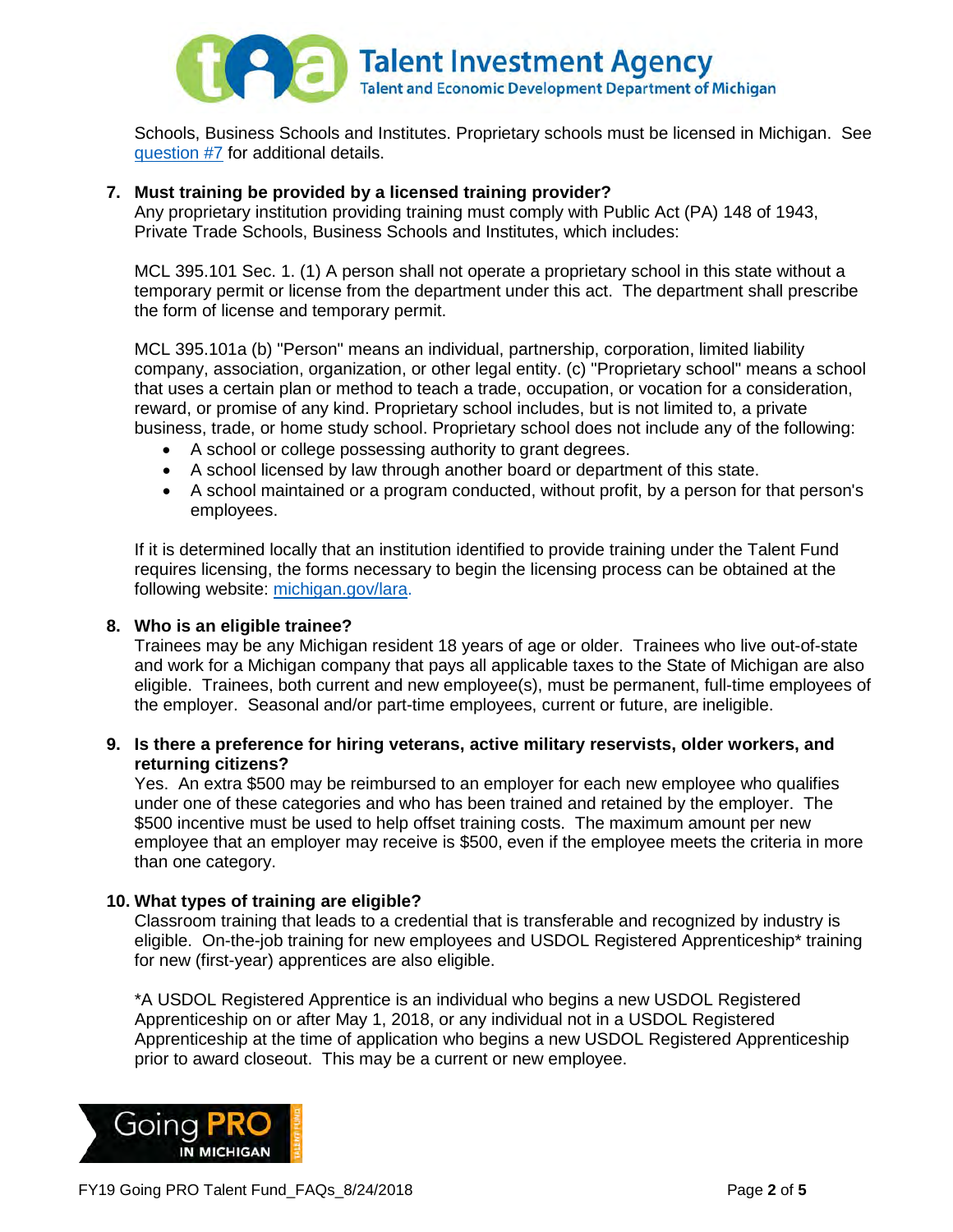

**11. What is the role of an employer participating in the Talent Fund?** 

Please refer to the **Talent Fund Overview** for expectations of employers.

**12. Is there a maximum amount that may be requested on an application?** 

No, however, companies need to drill down to the critical skill needs. It has been demonstrated that large grant awards are difficult for companies to successfully complete. As a point of reference, the average award for Fiscal Year 2018 was less than \$35,000.

# **13. Can training only take place in Michigan?**

The preference is for training to be completed in Michigan. If there is a documented need and rationale for training to occur out-of-state, and the local MWA is supportive of the proposal, it may be submitted for consideration.

#### **14. What is an appropriate length of training?**

Funding will be utilized to provide short-term training to meet current, documented needs of employers. No single training should exceed six months. All Talent Fund-supported training should be completed within one year (12 months) of the date of the award.

**15. Since Registered Apprenticeships are not short-term training, how is it envisioned that the Talent Fund be utilized?**

The Talent Fund can help with USDOL Registered Apprenticeship start-up to offset some of the employer's costs.

#### **16. Will classroom training be paid prior to the start of training?**

No, payment will be made after training has been completed. The Talent Fund is a reimbursement-based program.

**17. Can the names of the trainees change between application and start of training?** Yes. At the time of award closeout, the employer must ensure that the final list of employees who completed training is accurate and must provide the required back-up documentation.

# **18. Must an employer provide a prevailing wage for participants?**

Following the completion of training, employers must pay wages that are equal to, or greater than, the current regional labor market occupational wage for the applicable job title.

- **19. How does an employer document "need/demand?"**  By working with the MWA to determine whether the skill sets needed are available in the current labor pool.
- **20. We are on the border of Michigan and we employ non-residents. Can we train nonresidents with Talent Fund funding?**

The Talent Fund may pay for training of non-Michigan residents if the employee is permanent fulltime and the employer is paying all applicable taxes to the State of Michigan for the employee.

#### **21. What are eligible training expenditures?**

Eligible training expenditures include the actual costs for the classroom, new employee on-the-job training and USDOL Registered Apprenticeship training as well as any other reasonable cost required for the successful completion of training. For example, a training provider may quote a

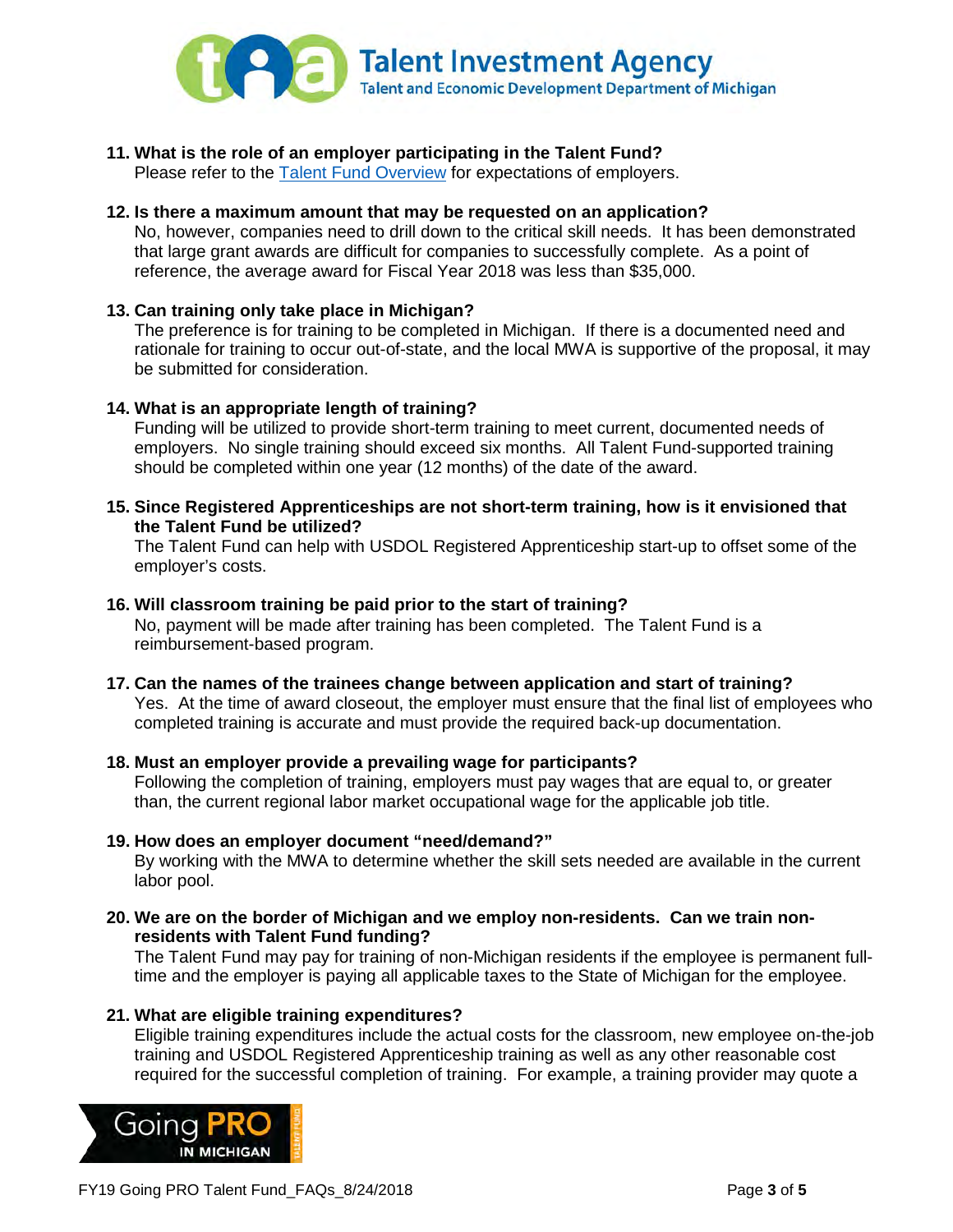

fixed amount for training that includes the cost of their travel.

# **22. Can the Talent Fund be used to purchase equipment?**

No, the Talent Fund cannot be used to purchase equipment. However, equipment purchased by a company and used during the training of participants should be counted as an employer contribution.

**23. Can the Talent Fund be used for curriculum development?** No.

# **24. What is the eligible cost per trainee in a Talent Fund project?**

The cap per trainee is \$1,500 for all training except for USDOL Registered Apprenticeships, which is \$3,000 per trainee.

**25. Can companies submit an application that has training for new employees as well as current employee(s)?** 

Yes, it is acceptable that an application has all types of training included (i.e. classroom, new employee on-the-job training and new USDOL Registered Apprenticeship training).

## **26. Is there a minimum number of hours in which the training must occur?** No, there is not a minimum number of hours or weeks in which training must occur.

# **27. What is the definition of new employee on-the-job training?**

On-the-job training activities are training services provided to eligible trainees via an agreement between the MWA and the employer. Training allows the individual(s) to become proficient in the full-time job for which they were hired. Training is conducted at the worksite. Employers must commit to retaining the trainee at the end of a successful training.

**28. Can we use the Talent Fund for wage replacement of a current employee?** No. However, the wages may be used as an employer contribution or leveraged funds.

# **29. Can the Talent Fund be used for travel costs to send someone to training?**

No, the Talent Fund may be used for training costs only. The employer must cover these costs but may show them as part of the employer contribution.

**30. Can the Talent Fund be used to pay for training that is delivered through distance learning?**

Distance or online training is eligible if the training cannot be obtained locally or within a reasonable travel distance and is not offered in the classroom. The preference is for the course to be instructor-led or virtual training versus online learning at the trainee's own pace.

**31. An employer has professional trainers on staff and most of the training material is exclusive (proprietary). Is it eligible for the employer to provide the training and be reimbursed directly for the training?**

Such training will be reviewed and approved on a case-by-case basis. The training should be fully explained in the application rationale.

# **32. What is exclusive training?**

Exclusive training is training that is owned and controlled by the business and is subject to laws